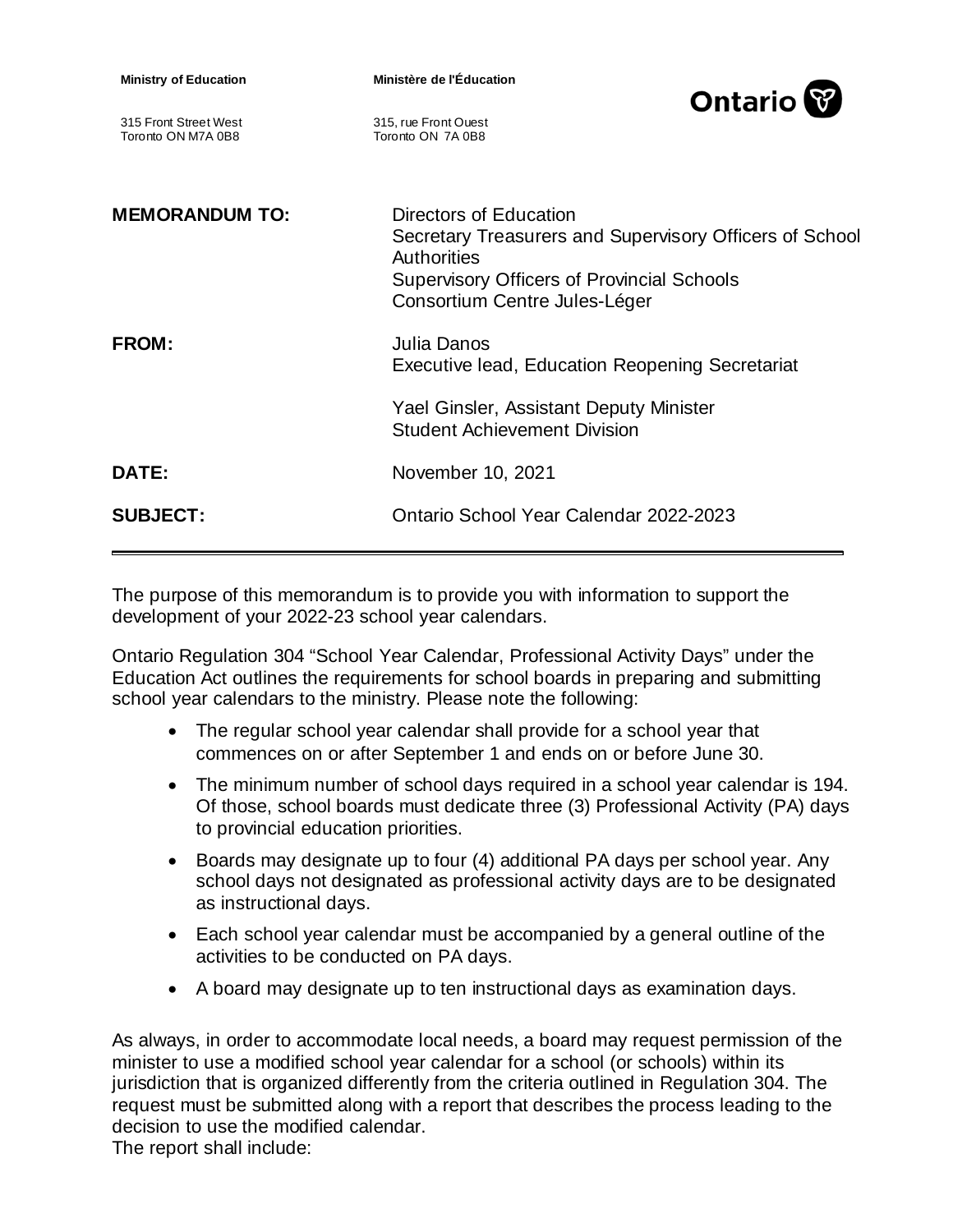- A letter signed by the Director of Education.
- A copy of the board's resolution approving the modified calendar.
- Documentation indicating that constituent stakeholders have been consulted and are aware of the proposed modifications (constituent stakeholders include parents, school councils, parent involvement committee, local branch affiliates of teachers' federations, unions, ratepayers, other members of the community and coterminous and neighbouring boards).

**N.B.** Prior to their boards' approval of the school year calendar, coterminous school boards participating in student transportation consortia are encouraged to discuss and consider the alignment of PA days to leverage opportunities for efficiency.

## **Submission deadlines for regular and modified calendars**

As per the recent amendments to O. Reg. 304, the deadline for submission of regular and modified school year calendars is **March 1, 2022**.

- a) Regular calendars will be reviewed immediately after March 1 and in the order that they are received. Once calendars have been reviewed, boards will receive written confirmation from the regional office.
- b) Approval of modified calendars will be provided on or before April 15, 2022. If a modified calendar is not approved, the board must submit a regular calendar on or before May 1, 2022. Once calendars have been approved, boards will receive written confirmation from the regional office.

Also, please note that boards will also receive an automated notice through the School Year Calendar Application which will remove the *'Pending Ministry review'* message on reviewed or approved calendars.

## **Mandatory Professional Activity (PA) Days and provincial education priorities**

Professional activities for the three mandatory PA days must focus on teachers' professional learning and align with provincial education priorities established by the Minister. These priorities are the criteria that determine the focus and scope of the professional activities for the three mandatory PA days.

For the 2022-23 school year, additional information will be sent to boards at a later date to confirm the topics that school boards must address during the three mandatory PA days. Additional considerations and resources to assist in planning for PA days will also be provided to boards.

As part of the recent amendments to O. Reg. 304, boards are required to submit an outline of their PA day activities on or before **August 15, 2022**. The PA day descriptions will be reviewed by regional offices who may be in contact with boards where necessary. Following this, boards will receive a written confirmation from the regional office which will confirm completion of the 2022-2023 school year calendar process.

## **October 24, 2022 municipal election**